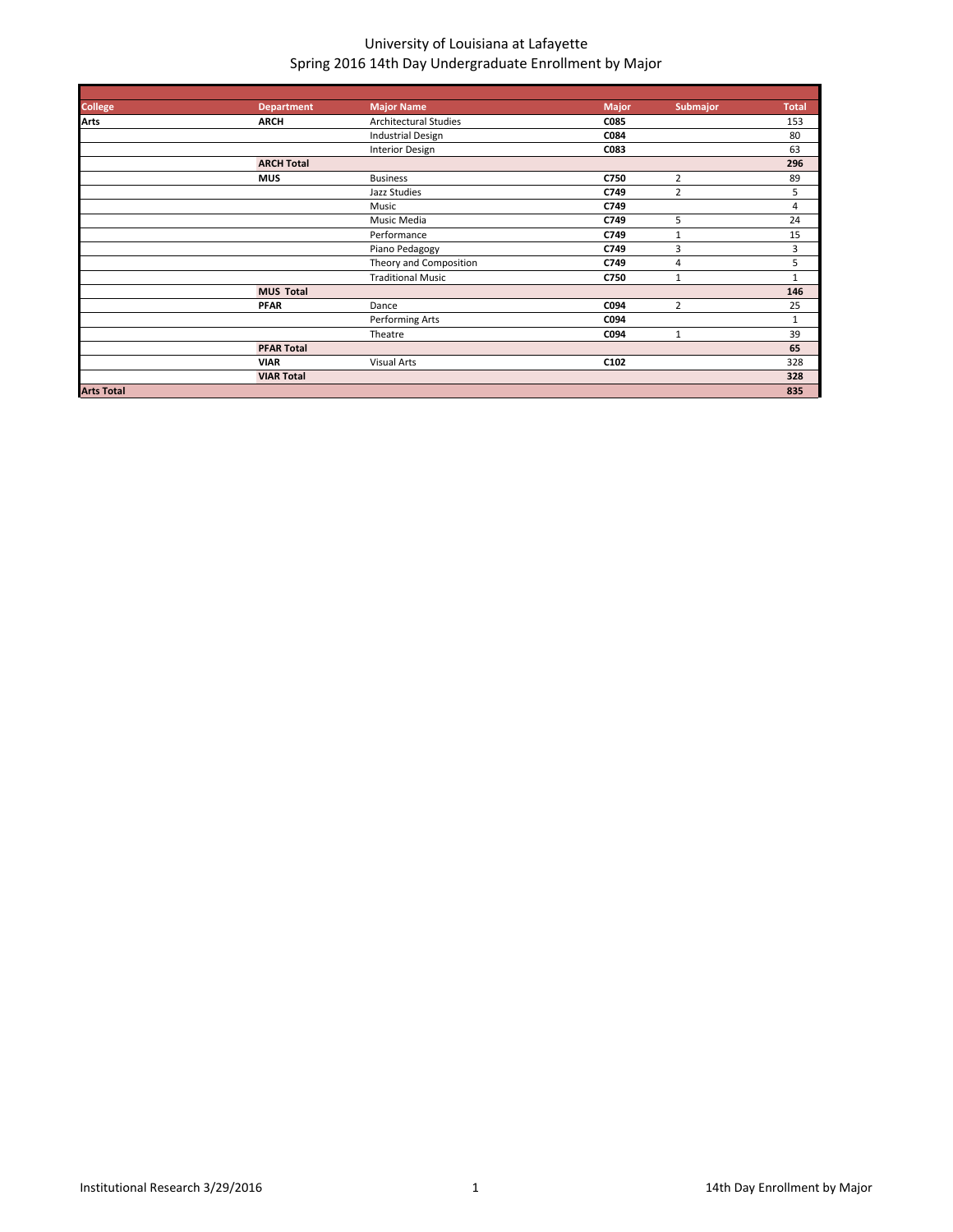| <b>College</b>        | <b>Department</b> | <b>Major Name</b>                | <b>Major</b> | <b>Submajor</b> | <b>Total</b> |
|-----------------------|-------------------|----------------------------------|--------------|-----------------|--------------|
| <b>Business</b>       | <b>ACCT</b>       | Accounting                       | 6010         |                 | 463          |
|                       |                   | <b>Accounting Post Bacc CERT</b> | 6011         |                 | 8            |
|                       | <b>ACCT Total</b> |                                  |              |                 | 471          |
|                       | <b>ECFN</b>       | Economics                        | 6241         |                 | 44           |
|                       |                   | Finance                          | 6242         |                 | 252          |
|                       |                   | Finance, Insurance & Risk Mgmt   | 6243         |                 | 37           |
|                       | <b>ECFN Total</b> |                                  |              |                 | 333          |
|                       | <b>MANG</b>       | Management                       | 6651         |                 | 662          |
|                       |                   | Professional Land/Resource Mgm   | 6655         |                 | 81           |
|                       | <b>MANG Total</b> |                                  |              |                 | 743          |
|                       | <b>MKHP</b>       | <b>Hospitality Management</b>    | 6488         |                 | 110          |
|                       |                   | Marketing                        | 6661         |                 | 280          |
|                       | <b>MKHP Total</b> |                                  |              |                 | 390          |
| <b>Business Total</b> |                   |                                  |              |                 | 1937         |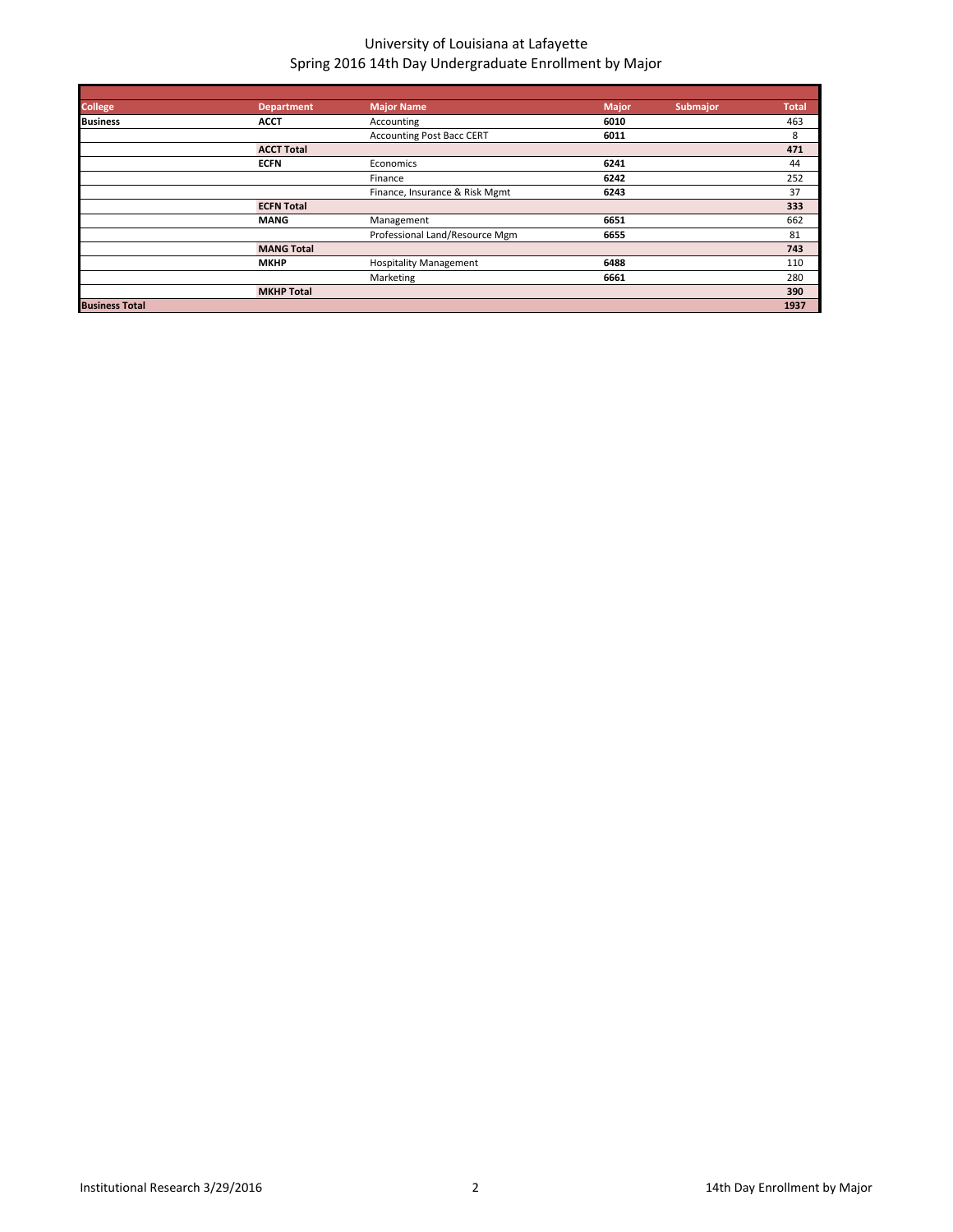| <b>College</b>         | <b>Department</b> | <b>Major Name</b>                    | <b>Major</b> | <b>Submajor</b> | <b>Total</b>   |
|------------------------|-------------------|--------------------------------------|--------------|-----------------|----------------|
| <b>Education</b>       | ED                | <b>Adaptive Physical Education</b>   | 2997         | $\overline{2}$  | $\mathbf{1}$   |
|                        |                   | Add Certification in Education       | 2997         |                 | $\overline{2}$ |
|                        |                   | Alt Certification in Education       | 2998         |                 | 15             |
|                        |                   | <b>Education Interim</b>             | 2010         |                 | $\mathbf 1$    |
|                        |                   | Elementary 1-5 Education             | 2997         | 25              | $\mathbf{1}$   |
|                        |                   | Spec Education, Early Int            | 2997         | 63              | 3              |
|                        |                   | Spec Education, Mild/Mod             | 2997         | 64              | $\mathbf{1}$   |
|                        | <b>ED</b> Total   |                                      |              |                 | 24             |
|                        | <b>EDCI</b>       | Art Education                        | 2074         |                 | 17             |
|                        |                   | ART EDUCATION GR K-12                | 2412         |                 | 6              |
|                        |                   | <b>Biology Education</b>             | 2377         | 8               | $\overline{7}$ |
|                        |                   | <b>Business Education</b>            | 2377         | 11              | $\overline{4}$ |
|                        |                   | Chemistry Educ - Grades 6-12         | 2161         |                 | $\mathbf{1}$   |
|                        |                   | Chemistry Education                  | 2377         | 14              | 3              |
|                        |                   | Early Childhood - Grades PK-3        | 2260         |                 | 244            |
|                        |                   | EARLY CHILDHOOD ED GR PK-3           | 2410         |                 | 14             |
|                        |                   | Elementary Educ - Grades 1-5         | 2311         |                 | 199            |
|                        |                   | <b>ELEMENTARY EDUCATION</b>          | 2402         |                 | 13             |
|                        |                   | <b>English Education</b>             | 2377         | 28              | 66             |
|                        |                   | English Education- Grades 6-12       | 2301         |                 | $\mathbf 1$    |
|                        |                   | <b>General Science Education</b>     | 2377         | 32              | 8              |
|                        |                   | HEALTH & PHYS ED GR K-12             | 2424         |                 | 3              |
|                        |                   | <b>Instrumental Music Education</b>  | 2373         | 48              | 38             |
|                        |                   | Mathematics Educ - Grades 6-12       | 2670         |                 | $\overline{2}$ |
|                        |                   | <b>Mathematics Education</b>         | 2377         | 46              | 34             |
|                        |                   | Middle School - Grades 4-8           | 2265         |                 | 36             |
|                        |                   | MIDDLE SCHOOL EDUCATION GR 4-8       | 2403         |                 | 16             |
|                        |                   | <b>Music Education</b>               | 2373         |                 | $\mathbf{1}$   |
|                        |                   | <b>Physics Education</b>             | 2377         | 52              | $\overline{2}$ |
|                        |                   | SECONDARY EDUCATION GR 6-12          | 2405         |                 | 25             |
|                        |                   | Social Studies Education             | 2377         | 54              | 80             |
|                        |                   | SPED EARLY INTERV: BIRTH             | 2415         |                 | 3              |
|                        |                   | SPED M/MOD FOR SCED GR 6-12          | 2401         |                 | $\mathbf{1}$   |
|                        |                   | Speech Education                     | 2377         | 66              | 4              |
|                        |                   | <b>Vocal Music Education</b>         | 2373         | 50              | 11             |
|                        | <b>EDCI Total</b> |                                      |              |                 | 839            |
|                        | <b>KNES</b>       | <b>Athletic Training</b>             | 2473         |                 | 111            |
|                        |                   | <b>Exercise Science</b>              | 2474         | 5               | 630            |
|                        |                   | <b>Health Promotion</b>              | 2474         | 10              | $\mathbf{1}$   |
|                        |                   | <b>Health Promotion and Wellness</b> | 2474         | 30              | 66             |
|                        |                   | Kinesiology - Grades K-12            | 2474         |                 | 52             |
|                        |                   | <b>Sports Management</b>             | 2474         | 20              | 141            |
|                        | <b>KNES Total</b> |                                      |              |                 | 1001           |
| <b>Education Total</b> |                   |                                      |              |                 | 1864           |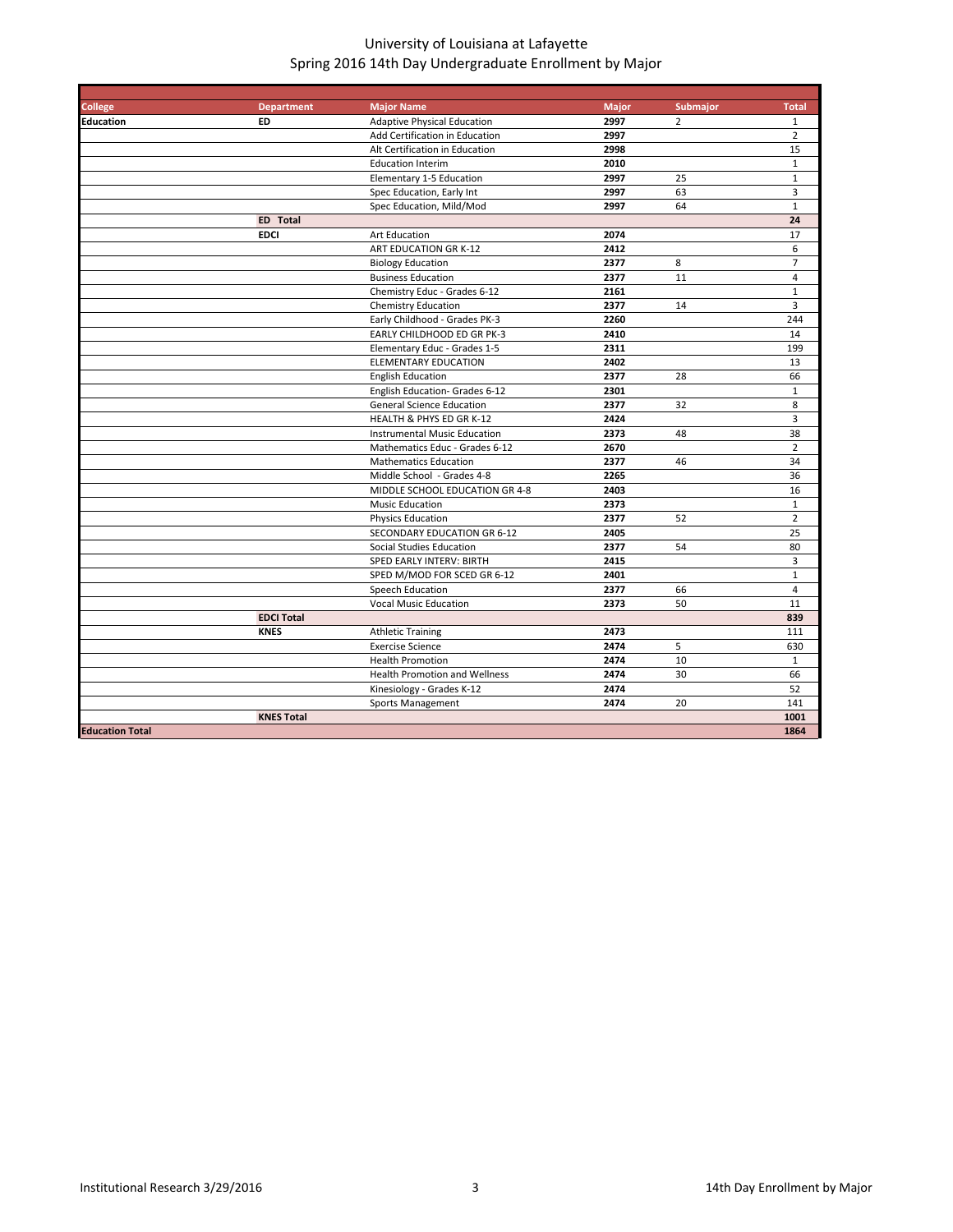| <b>College</b>           | <b>Department</b> | Major Name                    | <b>Major</b> | <b>Submajor</b> | <b>Total</b> |
|--------------------------|-------------------|-------------------------------|--------------|-----------------|--------------|
| <b>Engineering</b>       | <b>CHEE</b>       | <b>Chemical Engineering</b>   | 4170         |                 | 323          |
|                          | <b>CHEE Total</b> |                               |              |                 | 323          |
|                          | <b>CIVE</b>       | Civil Engineering             | 4180         |                 | 159          |
|                          | <b>CIVE Total</b> |                               |              |                 | 159          |
|                          | <b>EECE</b>       | <b>Electrical Engineering</b> | 4280         |                 | 218          |
|                          | <b>EECE Total</b> |                               |              |                 | 218          |
|                          | <b>ITEC</b>       | Industrial Technology         | 4552         |                 | 476          |
|                          | <b>ITEC Total</b> |                               |              |                 | 476          |
|                          | <b>MCHE</b>       | <b>Mechanical Engineering</b> | 4680         |                 | 623          |
|                          | <b>MCHE Total</b> |                               |              |                 | 623          |
|                          | <b>PETE</b>       | Petroleum Engineering         | 4790         |                 | 600          |
|                          | <b>PETE Total</b> |                               |              |                 | 600          |
| <b>Engineering Total</b> |                   |                               |              |                 | 2399         |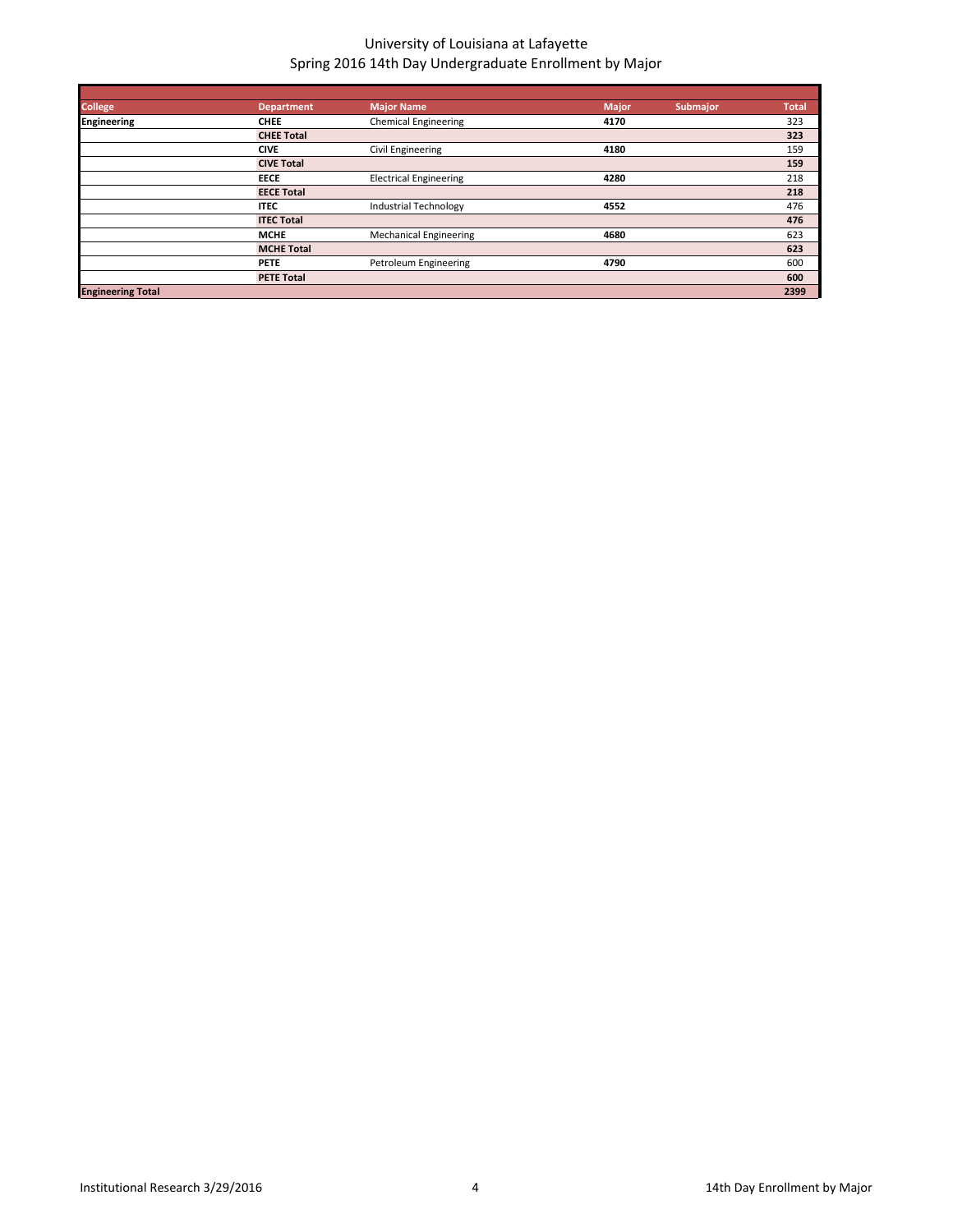| <b>College</b>                  | <b>Department</b> | <b>Major Name</b>             | <b>Major</b> | <b>Submajor</b> | <b>Total</b> |
|---------------------------------|-------------------|-------------------------------|--------------|-----------------|--------------|
| <b>University College</b>       | <b>UCOL</b>       | Gen Studies, Applied Sciences | G005         |                 | 173          |
|                                 |                   | Gen Studies, Arts and Human   | G001         |                 | 157          |
|                                 |                   | Gen Studies, Behavioral Sci   | G003         |                 | 200          |
|                                 |                   | Gen Studies, Natural Sciences | G002         |                 | 13           |
|                                 |                   | General Studies, Interim      | G000         |                 |              |
|                                 | <b>UCOL Total</b> |                               |              |                 | 551          |
| <b>University College Total</b> |                   |                               |              |                 | 551          |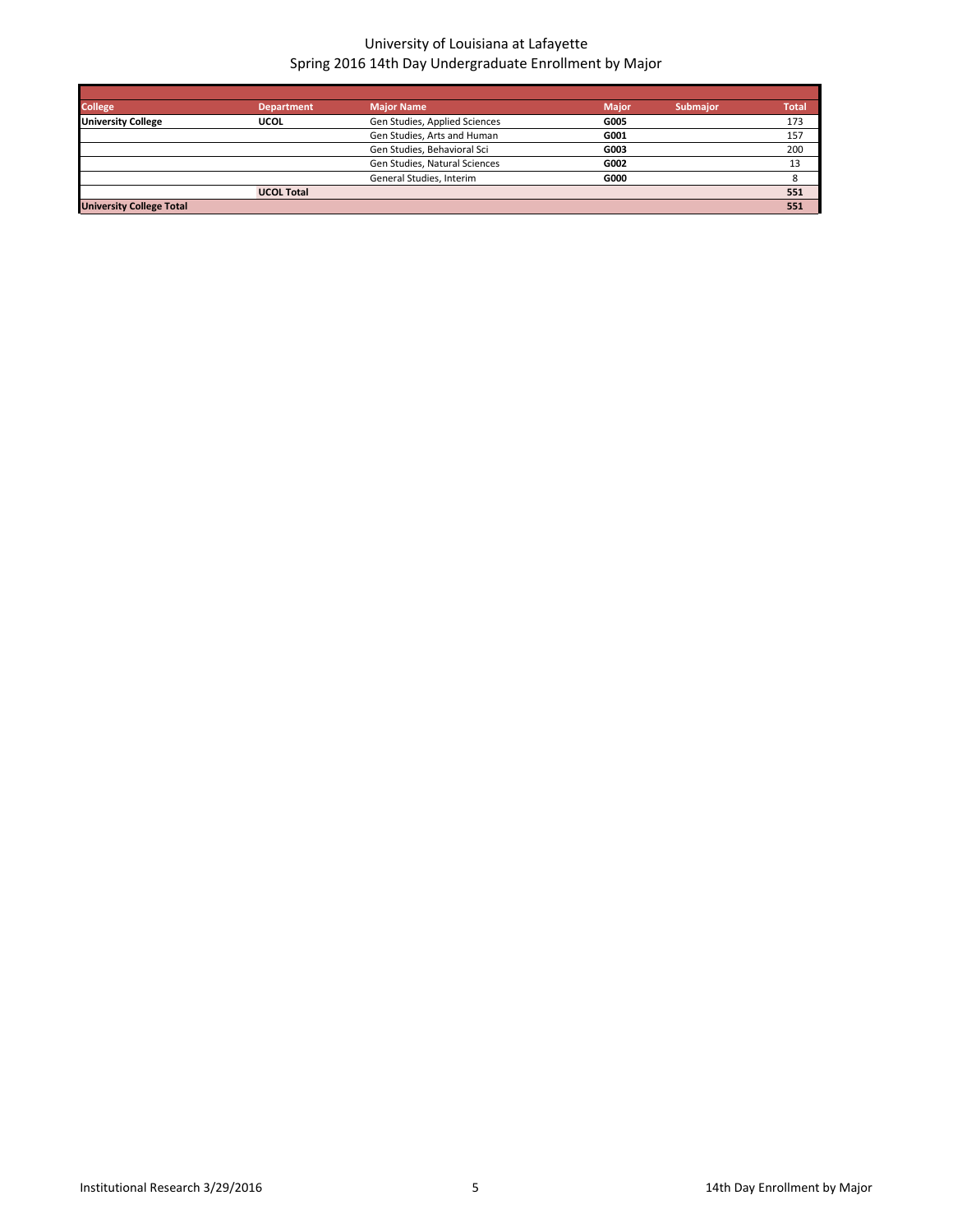| <b>College</b>            | <b>Department</b> | <b>Major Name</b>              | <b>Major</b> | Submajor       | <b>Total</b>   |
|---------------------------|-------------------|--------------------------------|--------------|----------------|----------------|
| Liberal Arts              | <b>CJUS</b>       | Criminal Justice               | H929         |                | 254            |
|                           | <b>CJUS Total</b> |                                |              |                | 254            |
|                           | <b>CMCN</b>       | <b>Mass Comm-Advertising</b>   | H962         | $\mathbf{1}$   | 43             |
|                           |                   | <b>Mass Comm-Broadcasting</b>  | H962         | $\overline{2}$ | 109            |
|                           |                   | Mass Comm-Journalism           | H962         | 3              | 38             |
|                           |                   | <b>Mass Communication</b>      | H962         |                | $\overline{4}$ |
|                           |                   | Organizational Communication   | H961         |                | 39             |
|                           |                   | <b>Public Relations</b>        | H965         |                | 203            |
|                           | <b>CMCN Total</b> |                                |              |                | 436            |
|                           | <b>CODI</b>       | Speech Pathology and Audiology | H963         |                | 238            |
|                           | <b>CODI Total</b> |                                |              |                | 238            |
|                           | <b>ENGL</b>       | <b>Creative Writing</b>        | H301         | $\mathbf{1}$   | 35             |
|                           |                   | English                        | H301         |                | 109            |
|                           |                   | Folklore                       | H301         | $\overline{2}$ | $\overline{2}$ |
|                           |                   | Linguistics                    | H301         | 3              | $\overline{4}$ |
|                           |                   | Literature                     | H301         | $\overline{4}$ | 16             |
|                           |                   | <b>Professional Writing</b>    | H301         | 5              | 11             |
|                           | <b>ENGL Total</b> |                                |              |                | 177            |
|                           | <b>FORL</b>       | <b>Francophone Studies</b>     | H345         | $\overline{2}$ | $\overline{7}$ |
|                           |                   | French                         | H345         | $\mathbf 1$    | $\mathbf 1$    |
|                           |                   | French and Francophone Studies | H345         | 20             | 10             |
|                           |                   | French Education               | H345         | 11             | $\mathbf{1}$   |
|                           |                   | German                         | H345         | 4              | $\mathbf 1$    |
|                           |                   | Modern Languages               | H345         |                | $\overline{2}$ |
|                           |                   | Spanish                        | H345         | 3              | 10             |
|                           |                   | Spanish Education              | H345         | 13             | 6              |
|                           | <b>FORL Total</b> |                                |              |                | 38             |
|                           | <b>HIGE</b>       | History                        | H501         |                | 80             |
|                           | <b>HIGE Total</b> |                                |              |                | 80             |
|                           | LA                | Moving Image Arts              | H541         |                | 88             |
|                           |                   | <b>Undeclared Liberal Arts</b> | H009         |                | 42             |
|                           | LA Total          |                                |              |                | 130            |
|                           | <b>POLS</b>       | <b>International Relations</b> | H921         | $\overline{2}$ | 30             |
|                           |                   | <b>Political Science</b>       | H921         |                | 79             |
|                           |                   | Pre-Law                        | H921         | $\mathbf 1$    | 127            |
|                           | <b>POLS Total</b> |                                |              |                | 236            |
|                           | <b>PSYC</b>       | Psychology                     | <b>H870</b>  |                | 510            |
|                           | <b>PSYC Total</b> |                                |              |                | 510            |
|                           | SOCI              | Anthropology                   | H924         |                | 39             |
|                           |                   | Child and Family Studies       | H481         |                | 152            |
|                           |                   | Sociology                      | <b>H925</b>  |                | 107            |
|                           | <b>SOCI Total</b> |                                |              |                | 298            |
| <b>Liberal Arts Total</b> |                   |                                |              |                | 2397           |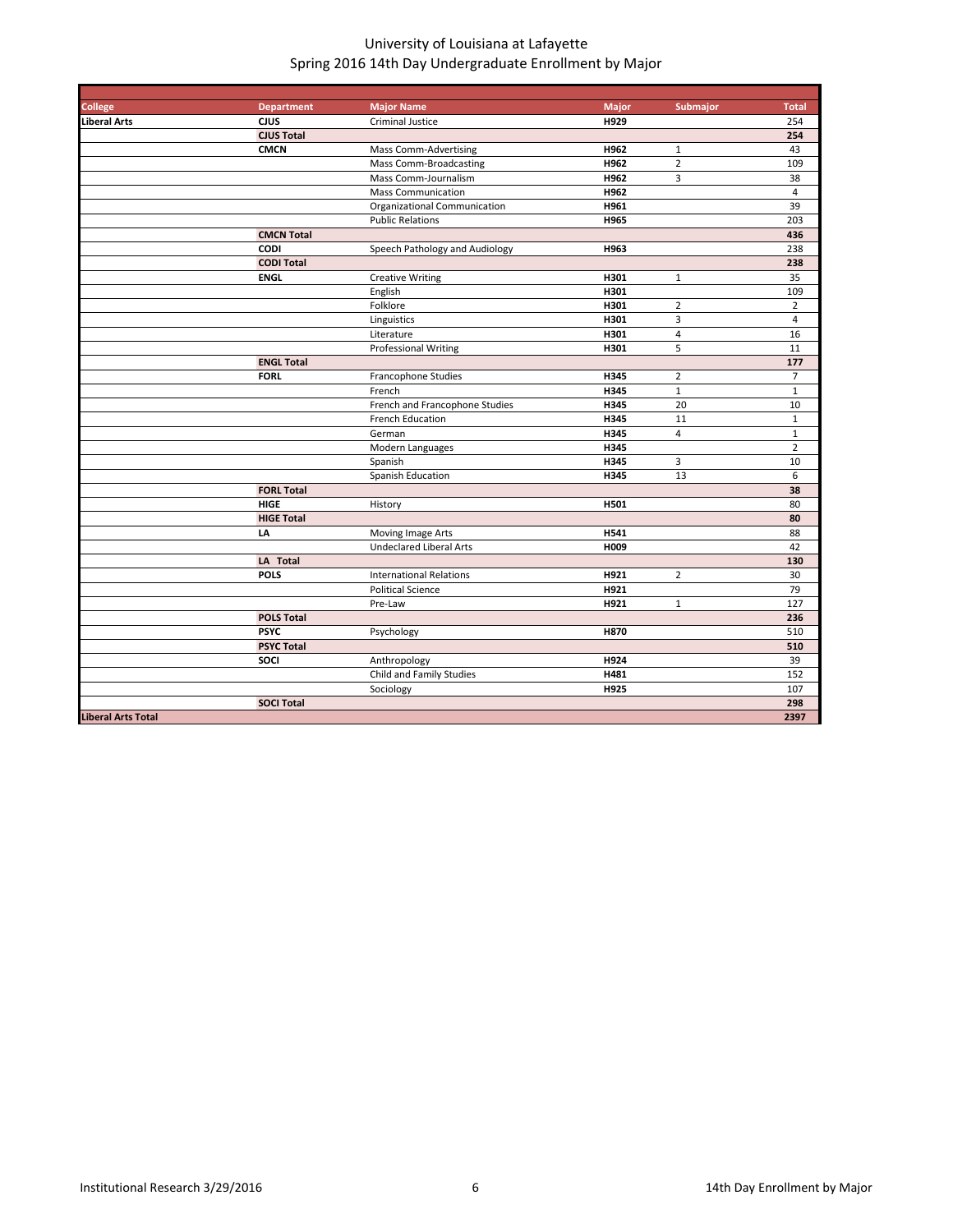| <b>College</b>       | <b>Department</b> | <b>Major Name</b>                     | <b>Major</b> | Submajor | <b>Total</b> |
|----------------------|-------------------|---------------------------------------|--------------|----------|--------------|
| <b>Nursing</b>       | <b>ALHP</b>       | <b>Dietetics</b>                      | 5486         |          | 93           |
|                      |                   | <b>Health Services Administration</b> | 5487         |          | 4            |
|                      |                   |                                       |              |          | 96           |
|                      |                   | Pre-Dental Hygiene                    | 5773         |          | 64           |
|                      | <b>ALHP Total</b> |                                       |              |          | 257          |
|                      | <b>BSN</b>        | Nursing                               | 5770         |          | 945          |
|                      |                   | Online Nursing RN to BSN              | 5770         | 3        | 816          |
|                      | <b>BSN Total</b>  |                                       |              |          | 1761         |
|                      | <b>HIM</b>        | <b>Health Information Management</b>  | 5728         |          | 121          |
|                      | <b>HIM Total</b>  |                                       |              |          | 121          |
| <b>Nursing Total</b> |                   |                                       |              |          | 2139         |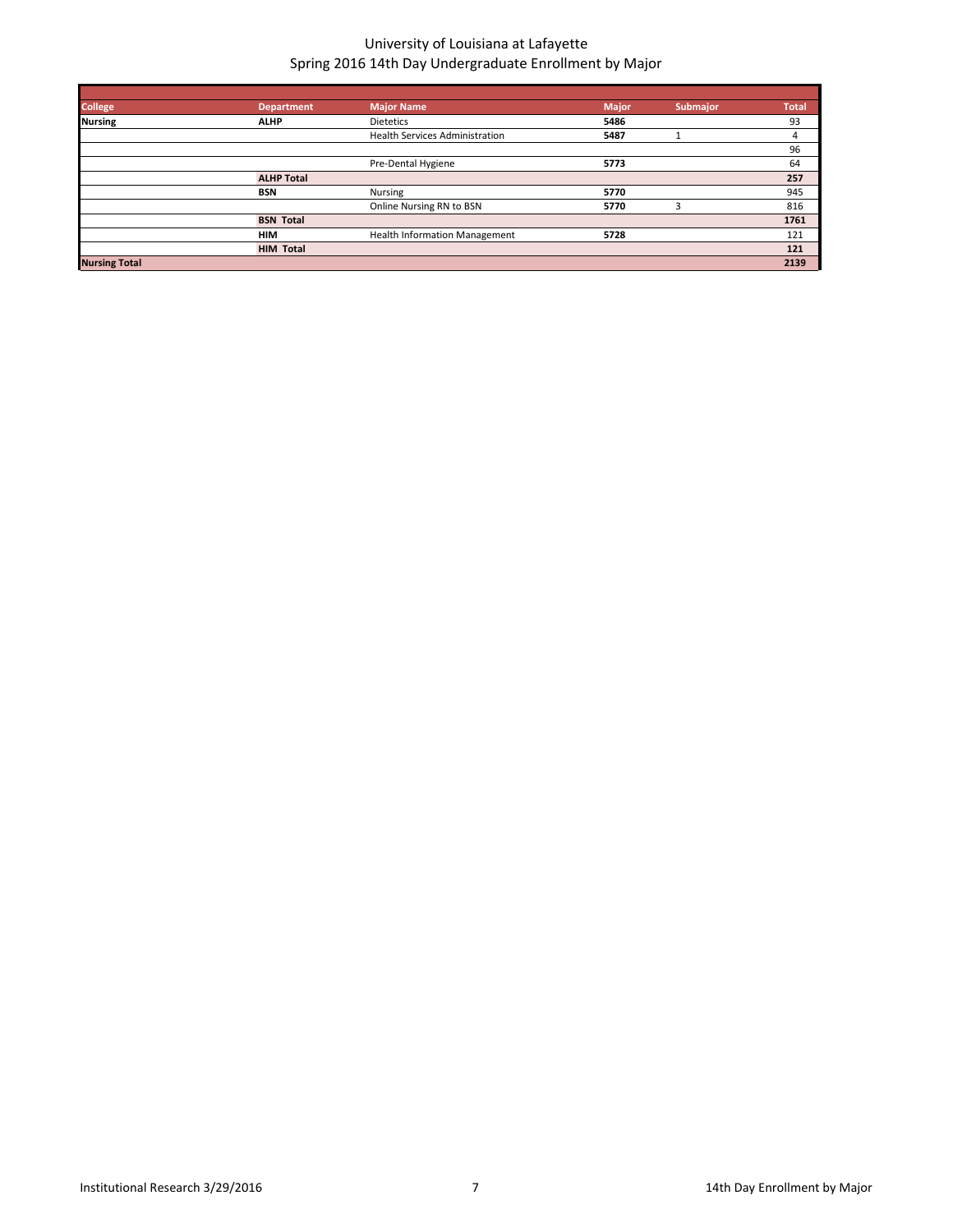| <b>College</b>        | <b>Department</b> | <b>Major Name</b>                 | <b>Major</b> | Submajor       | <b>Total</b>   |
|-----------------------|-------------------|-----------------------------------|--------------|----------------|----------------|
| <b>Sciences</b>       | <b>BIOL</b>       | Bio Resources / Diversity         | <b>S117</b>  | 10             | 34             |
|                       |                   | Biology                           | S117         |                | 619            |
|                       |                   | Micro Biology                     | <b>S117</b>  | 20             | 19             |
|                       |                   | Pre Vet Two Year Transfer         | S064         |                | 15             |
|                       |                   | Pre-Med Tech, Transfer Program    | <b>S727</b>  |                | $\overline{2}$ |
|                       | <b>BIOL Total</b> |                                   |              |                | 689            |
|                       | <b>CHEM</b>       | Chemistry                         | S161         |                | 81             |
|                       |                   | Pre-Pharmacy Two Year Transfer    | S162         |                | 57             |
|                       | <b>CHEM Total</b> |                                   |              |                | 138            |
|                       | <b>CMIX</b>       | <b>Business Informatics</b>       | S300         | $\mathbf{1}$   | 62             |
|                       |                   | Digital Media Technology          | S300         | 3              | 25             |
|                       |                   | <b>Health Informatics</b>         | S300         | $\overline{2}$ | 16             |
|                       |                   | Individualized Informatics        | <b>S300</b>  | 6              | 5              |
|                       |                   | <b>Systems Administration</b>     | <b>S300</b>  | 4              | 58             |
|                       |                   | Web Design                        | S300         | 5              | 19             |
|                       | <b>CMIX Total</b> |                                   |              |                | 185            |
|                       | <b>CMPS</b>       | <b>Computer Science</b>           | S191         |                | 235            |
|                       |                   | CSci, Cognitive Science           | S191         | $\mathbf{1}$   | 12             |
|                       |                   | CSci, Computer Engineering        | S191         | $\overline{2}$ | 14             |
|                       |                   | CSci, Information Technology      | S191         | 3              | 16             |
|                       |                   | <b>CSci, Scientific Computing</b> | S191         | 4              | $\overline{7}$ |
|                       |                   | CSci, Video Game Design & Dev     | S191         | 5              | 57             |
|                       | <b>CMPS Total</b> |                                   |              |                | 341            |
|                       | <b>GEOL</b>       | Geology                           | S410         |                | 94             |
|                       | <b>GEOL Total</b> |                                   |              |                | 94             |
|                       | <b>GEOS</b>       | Digital Geography                 | S200         | 3              | 10             |
|                       |                   | <b>Environmental Quality</b>      | <b>S200</b>  | $\overline{2}$ | 32             |
|                       |                   | <b>Environmental Science</b>      | <b>S200</b>  |                | $\overline{2}$ |
|                       |                   | Soil and Water Conservation       | <b>S200</b>  | $\mathbf{1}$   | 22             |
|                       | <b>GEOS Total</b> |                                   |              |                | 66             |
|                       | <b>MATH</b>       | Mathematics                       | S671         |                | 59             |
|                       | <b>MATH Total</b> |                                   |              |                | 59             |
|                       | <b>PHYS</b>       | Physics                           | <b>S830</b>  |                | 19             |
|                       | <b>PHYS Total</b> |                                   |              |                | 19             |
|                       | <b>RRES</b>       | Agribusiness, Concentration       | <b>S128</b>  | $1\,$          | $\mathbf{1}$   |
|                       |                   | Environmental & Sustainable Re    | S034         |                | $\mathbf{1}$   |
|                       | <b>RRES Total</b> |                                   |              |                | $\overline{2}$ |
|                       | <b>SI</b>         | <b>Undeclared Science</b>         | S009         |                | 35             |
|                       | SI Total          |                                   |              |                | 35             |
| <b>Sciences Total</b> |                   |                                   |              |                | 1628           |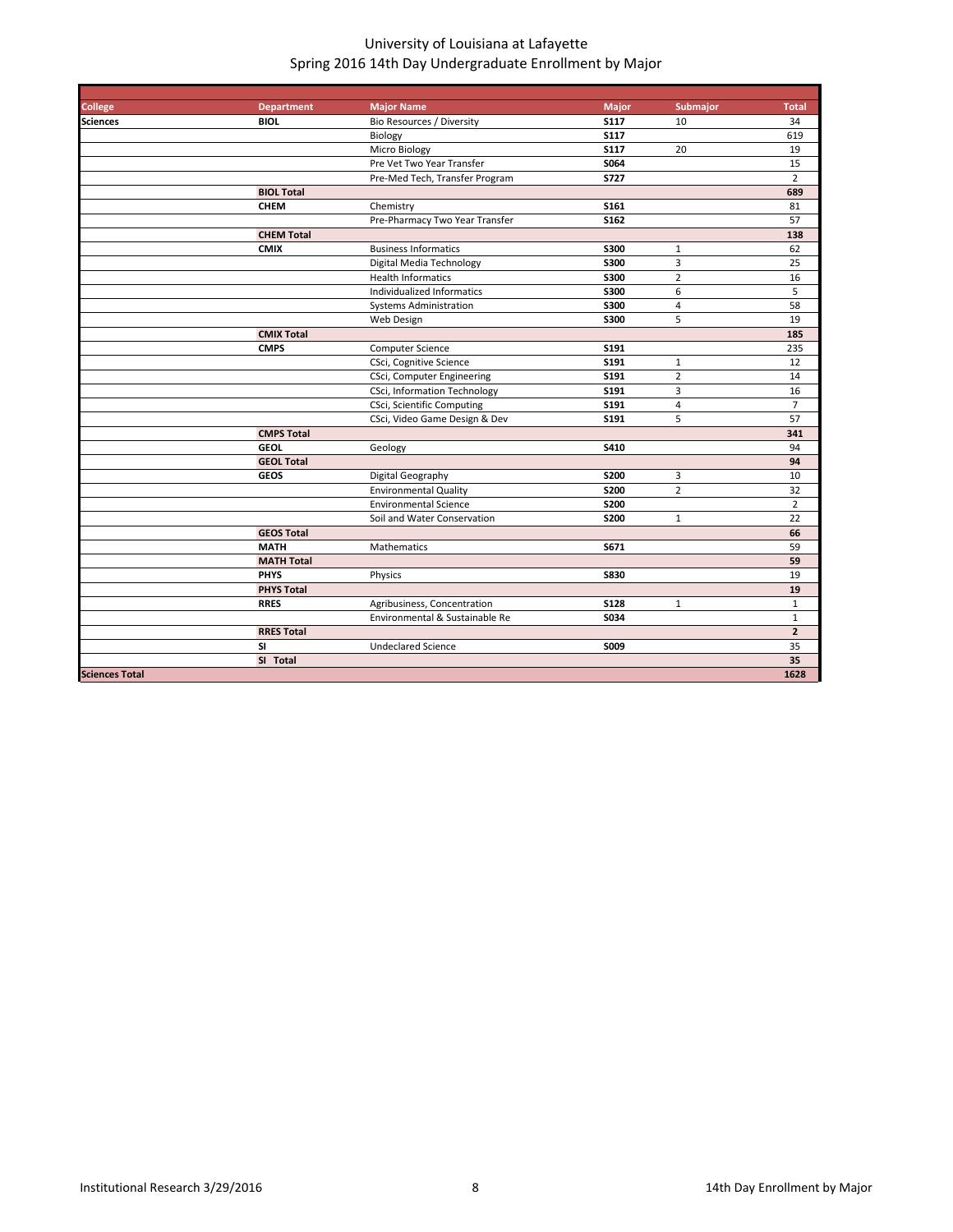| <b>College</b>                     | <b>Department</b> | <b>Major Name</b>             | <b>Major</b> | <b>Submajor</b> | <b>Total</b> |
|------------------------------------|-------------------|-------------------------------|--------------|-----------------|--------------|
| <b>University Connection</b>       | <b>UCON</b>       | Doors Program                 | 7008         |                 | 21           |
|                                    |                   | High School - Dual Enrollment | 7012         |                 | 611          |
|                                    |                   | Non-ULL Cross Enrollment      | 7100         |                 | 25           |
|                                    |                   | Post Baccalaureate            | 7001         |                 | 51           |
|                                    |                   | Special Non Degree Undergrad  | 7000         |                 | 13           |
|                                    |                   | University Life               | 7510         |                 | 8            |
|                                    |                   | <b>Visiting Student</b>       | 7004         |                 |              |
|                                    | <b>UCON Total</b> |                               |              |                 | 734          |
| <b>University Connection Total</b> |                   |                               |              |                 | 734          |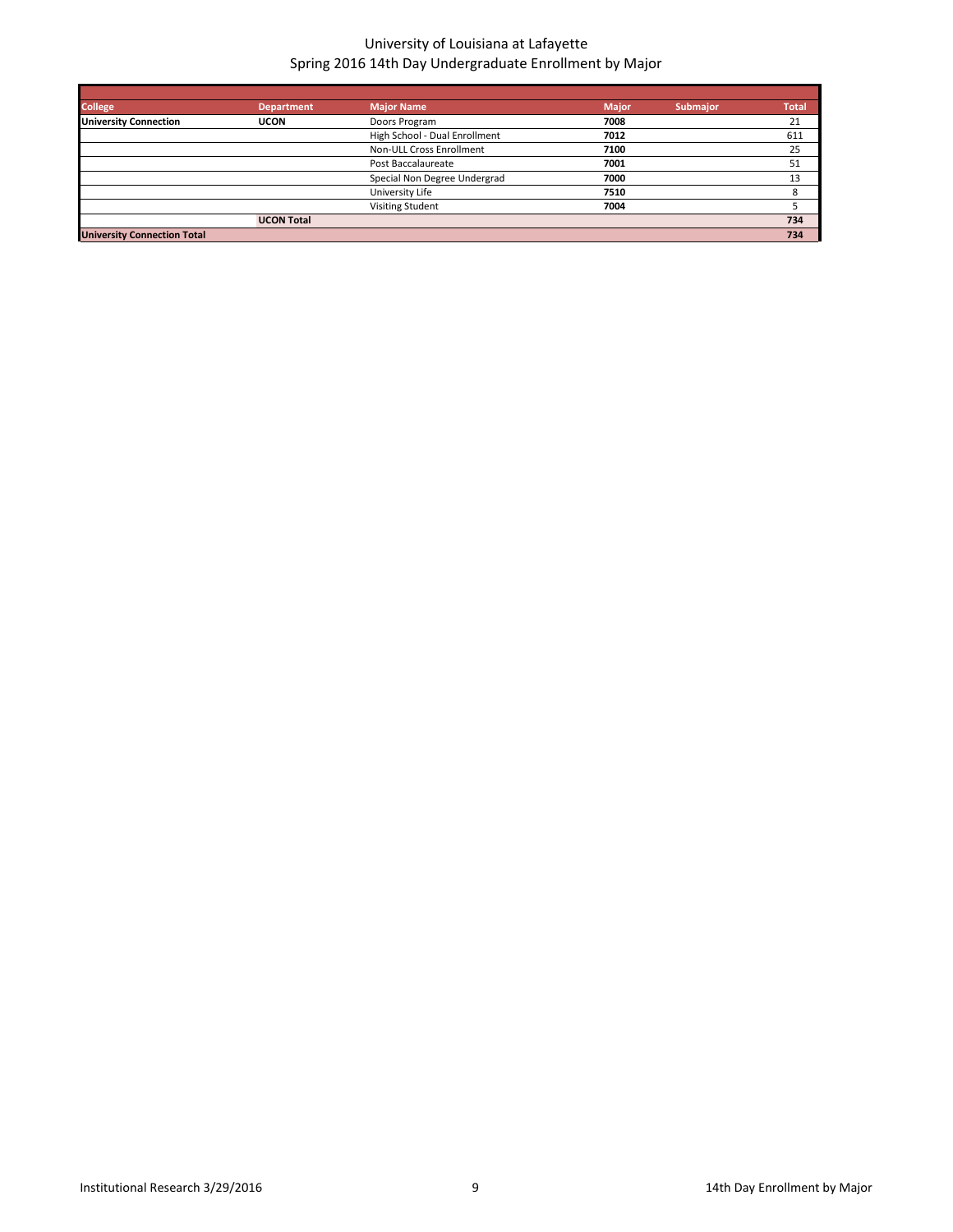| College                          | tment | Maior Name | Maior | .<br>submajoi | Total |
|----------------------------------|-------|------------|-------|---------------|-------|
| <b>Undergraduate Grand Total</b> |       |            |       |               | 14484 |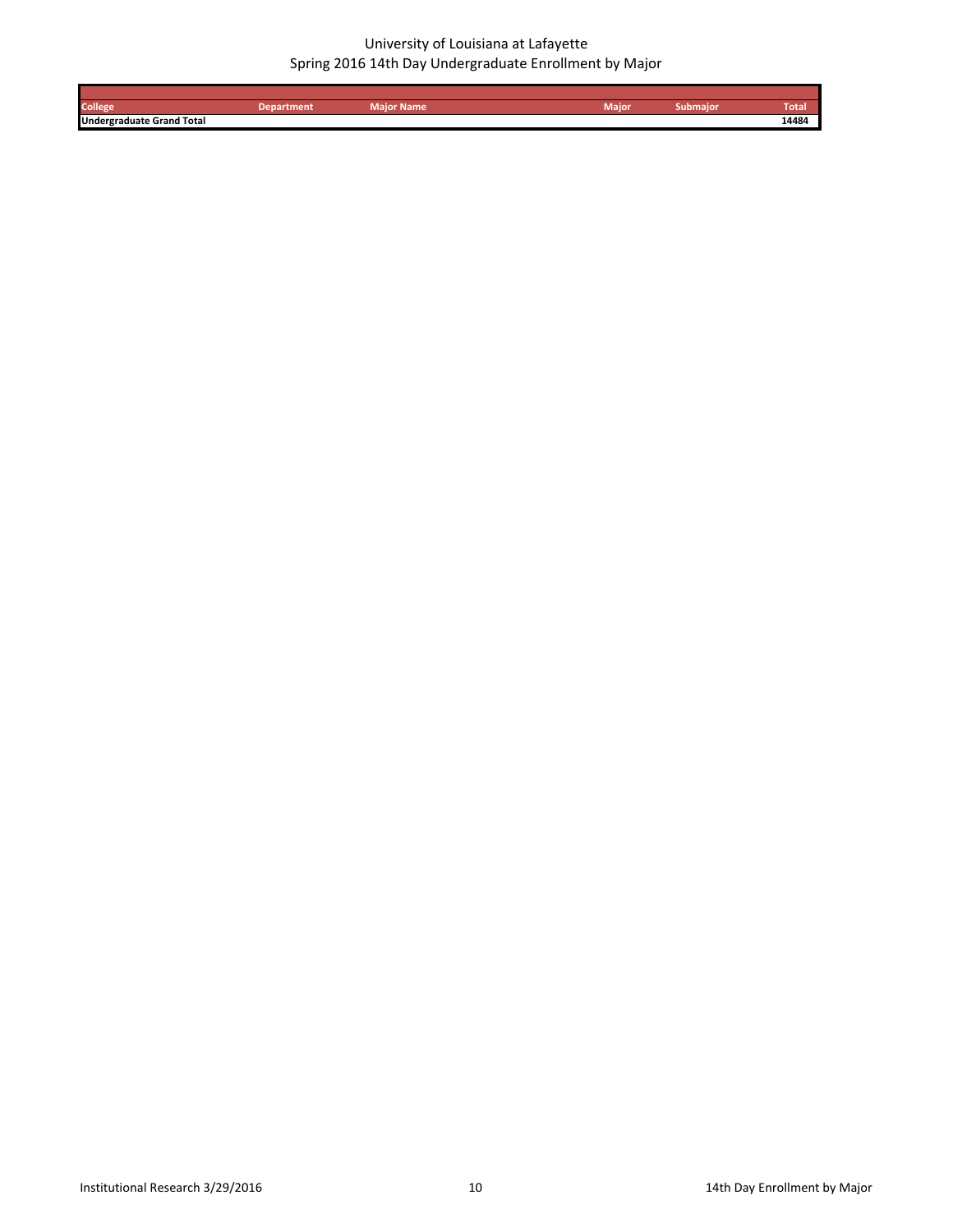| <b>College</b>    | <b>Department</b> | <b>Major Name</b> | <b>Major</b> | <b>Submaior</b> | <b>Total</b> |
|-------------------|-------------------|-------------------|--------------|-----------------|--------------|
| Arts              | <b>ARCH</b>       | Architecture      | 8085         |                 | 44           |
|                   | <b>ARCH Total</b> |                   |              |                 | 44           |
|                   | <b>MUS</b>        | Music             | 8746         |                 | 18           |
|                   | <b>MUS Total</b>  |                   |              |                 | 18           |
| <b>Arts Total</b> |                   |                   |              |                 | 62           |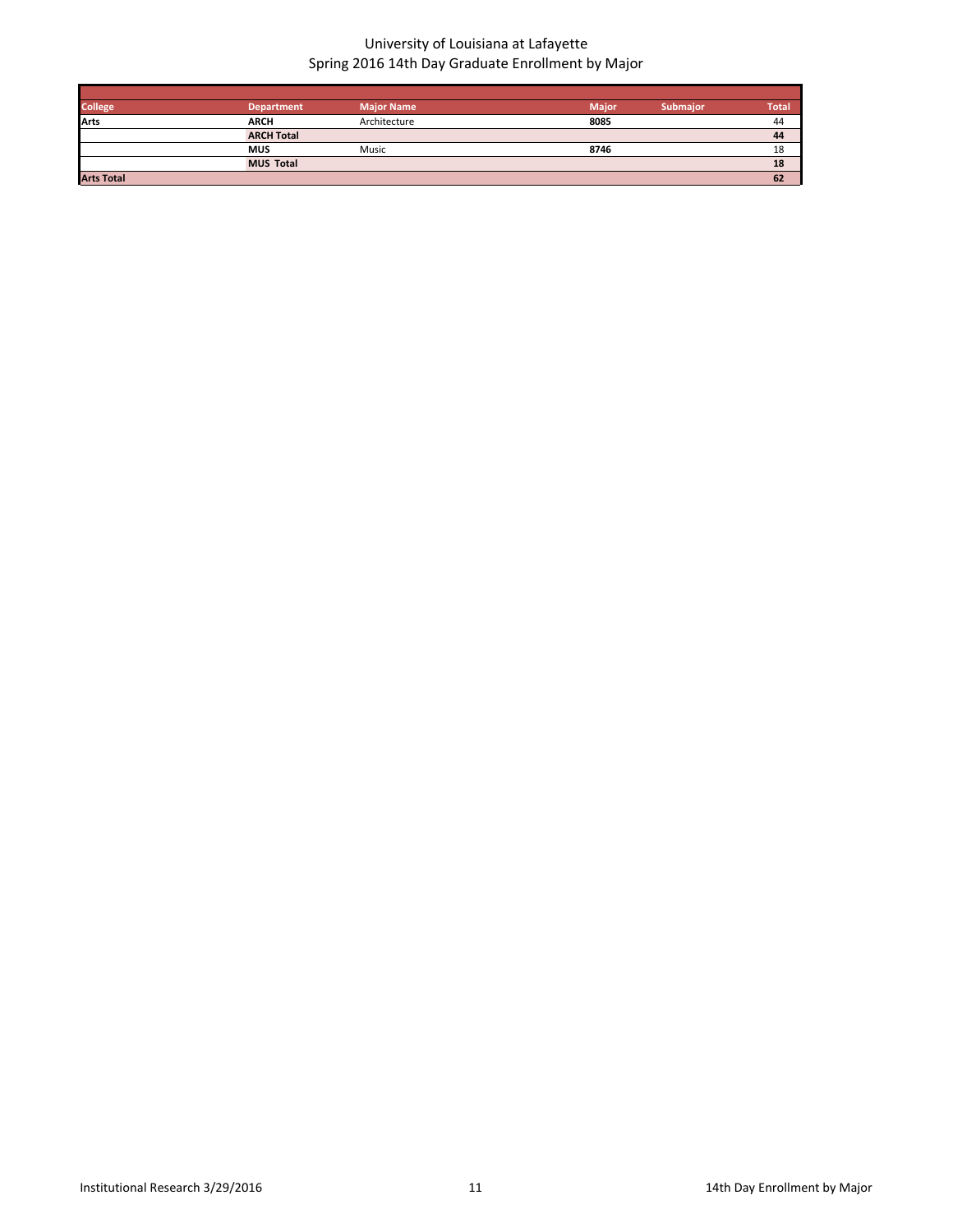| <b>College</b>        | <b>Department</b> | <b>Major Name</b>                 | <b>Major</b> | <b>Submajor</b> | <b>Total</b> |
|-----------------------|-------------------|-----------------------------------|--------------|-----------------|--------------|
| <b>Business</b>       | <b>ACCT</b>       | Accounting                        | 812A         |                 | 10           |
|                       | <b>ACCT Total</b> |                                   |              |                 | 10           |
|                       | <b>MBA</b>        | <b>GC Business Administration</b> | 8123         |                 |              |
|                       |                   | <b>Health Care Administration</b> | 8121         |                 | 23           |
|                       |                   | Masters of Business Admin         | 8120         |                 | 137          |
|                       | <b>MBA Total</b>  |                                   |              |                 | 165          |
| <b>Business Total</b> |                   |                                   |              |                 | 175          |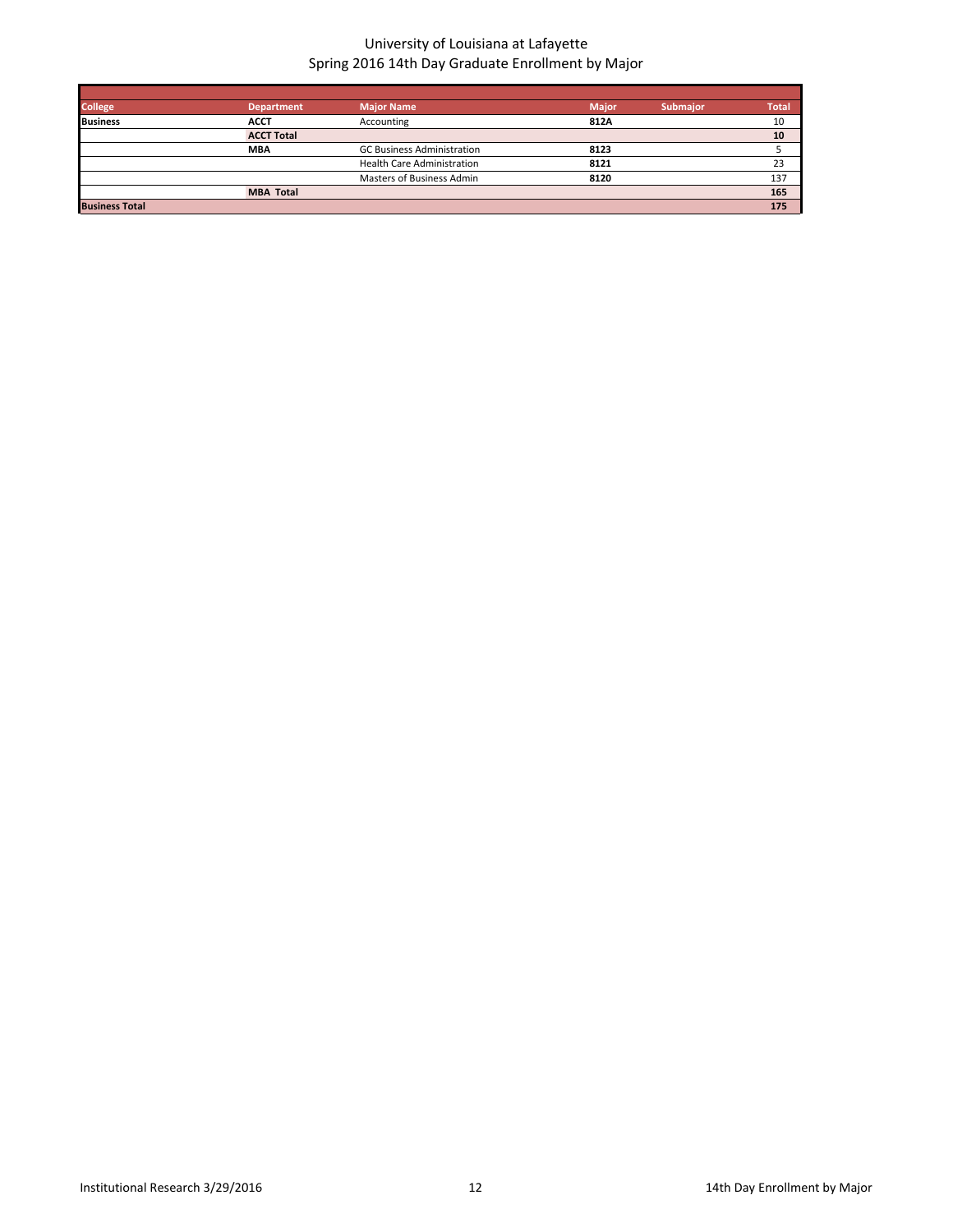| <b>College</b>         | <b>Department</b> | <b>Major Name</b>              | <b>Major</b> | <b>Submajor</b> | <b>Total</b>   |
|------------------------|-------------------|--------------------------------|--------------|-----------------|----------------|
| <b>Education</b>       | <b>COUE</b>       | <b>Counselor Education</b>     | 8010         |                 | 57             |
|                        | <b>COUE Total</b> |                                |              |                 | 57             |
|                        | <b>EDCI</b>       | Curriculum and Instruction     | 8377         |                 | 1              |
|                        |                   | ELEM ED & SPEC ED M/MOD GR 1-5 | 8370         |                 | 16             |
|                        |                   | <b>Gifted Education</b>        | 8378         |                 | 5              |
|                        |                   | OL Curriculum and Instruction  | 8377         | OL              | 21             |
|                        |                   | SCND ED & SPEC ED M/MOD GR6-12 | 8379         |                 | $\overline{7}$ |
|                        | <b>EDCI Total</b> |                                |              |                 | 50             |
|                        | <b>EDFL</b>       | <b>Educational Leadership</b>  | 8387         |                 | 44             |
|                        |                   | Educational Leadership Ed.D.   | 8389         |                 | 79             |
|                        |                   | Higher Education Admin EdD     | 8390         |                 | 14             |
|                        | <b>EDFL Total</b> |                                |              |                 | 137            |
|                        | <b>KNES</b>       | Kinesiology Master's Degree    | 8360         |                 | 38             |
|                        | <b>KNES Total</b> |                                |              |                 | 38             |
| <b>Education Total</b> |                   |                                |              |                 | 282            |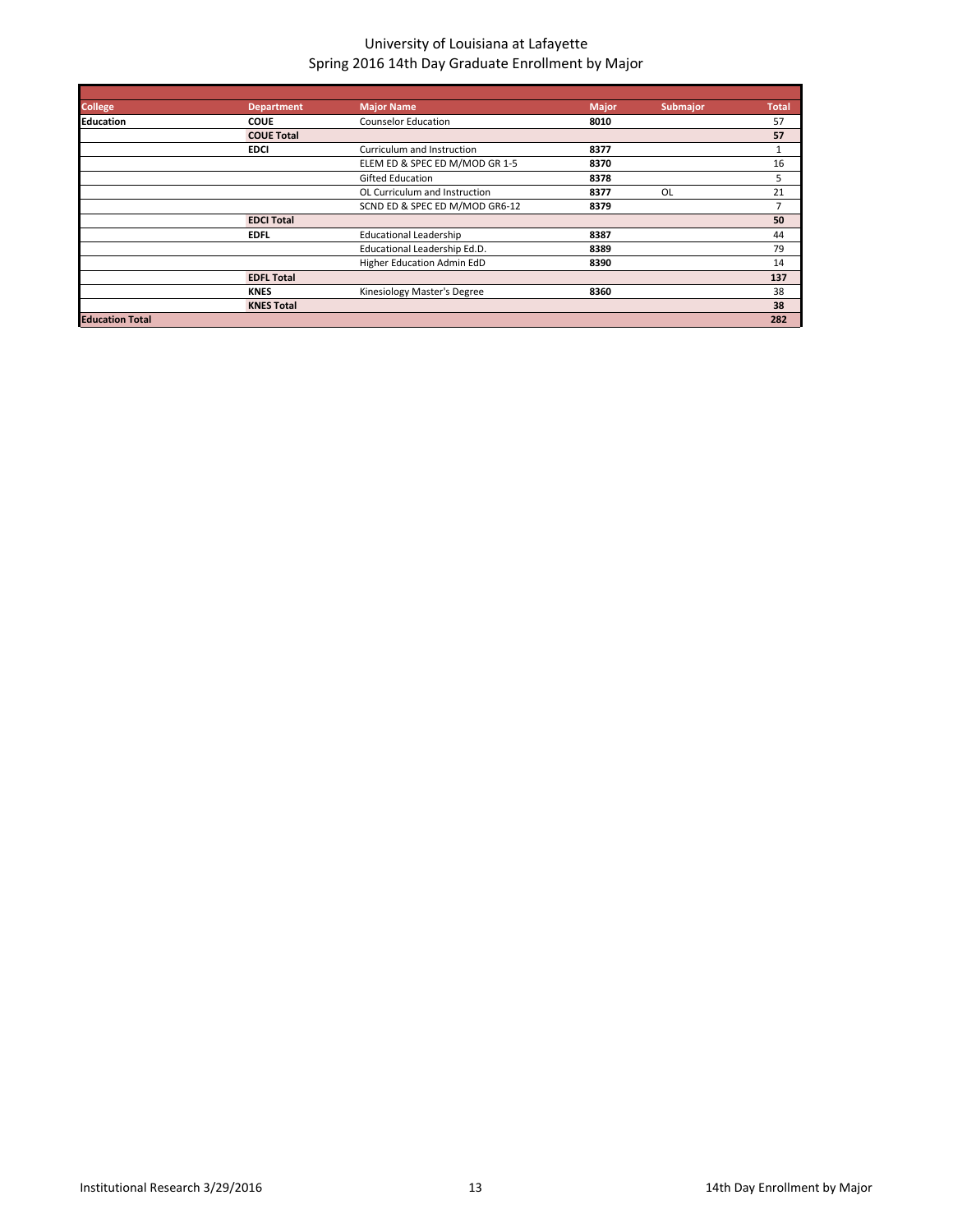| <b>College</b>           | <b>Department</b> | <b>Major Name</b>                 | <b>Major</b> | <b>Submajor</b> | <b>Total</b> |
|--------------------------|-------------------|-----------------------------------|--------------|-----------------|--------------|
| <b>Engineering</b>       | <b>CHEE</b>       | <b>Chemical Engineering MSE</b>   | 8173         |                 | 19           |
|                          | <b>CHEE Total</b> |                                   |              |                 | 19           |
|                          | <b>CIVE</b>       | Civil Engineering MSE             | 8183         |                 | 12           |
|                          | <b>CIVE Total</b> |                                   |              |                 | 12           |
|                          | <b>EECE</b>       | <b>Computer Engineering</b>       | 8283         |                 | 6            |
|                          |                   |                                   | 8289         |                 | 26           |
|                          |                   | <b>Electrical MSE</b>             | 8285         |                 | 15           |
|                          | <b>EECE Total</b> |                                   |              |                 | 47           |
|                          | <b>ENGR</b>       | Ph.D. Systems Engineering CHEM    | 8174         |                 | 6            |
|                          |                   | Ph.D. Systems Engineering CIVE    | 8184         |                 | 6            |
|                          |                   | Ph.D. Systems Engineering ELEE    | 8286         |                 | 5            |
|                          |                   | Ph.D. Systems Engineering MCHE    | 8684         |                 | 9            |
|                          |                   | Ph.D. Systems Engineering PETE    | 8794         |                 | 8            |
|                          | <b>ENGR Total</b> |                                   |              |                 | 34           |
|                          | <b>ITEC</b>       | <b>Systems Technology</b>         | 8323         |                 | 19           |
|                          | <b>ITEC Total</b> |                                   |              |                 | 19           |
|                          | <b>MCHE</b>       | <b>Mechanical Engineering MSE</b> | 8683         |                 | 15           |
|                          | <b>MCHE Total</b> |                                   |              |                 | 15           |
|                          | <b>PETE</b>       | Petroleum Engineering MSE         | 8793         |                 | 61           |
|                          | <b>PETE Total</b> |                                   |              |                 | 61           |
| <b>Engineering Total</b> |                   |                                   |              |                 | 207          |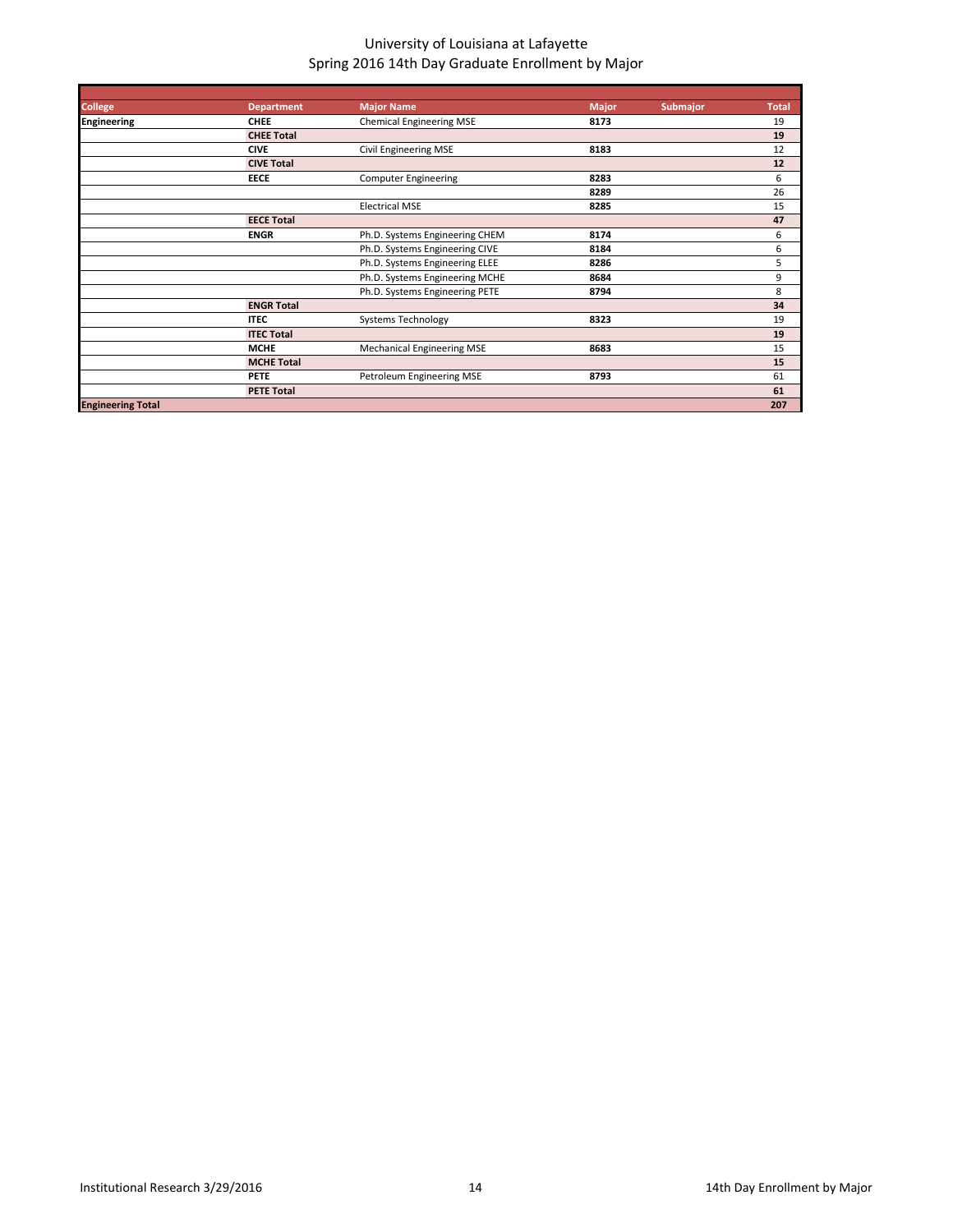| <b>College</b>                      | <b>Department</b> | <b>Major Name</b>            | <b>Major</b> | <b>Submaior</b> | <b>Total</b> |
|-------------------------------------|-------------------|------------------------------|--------------|-----------------|--------------|
| <b>Grad School Non-Degree</b>       | GR                | Entree Program               | 8001         |                 | 10           |
|                                     |                   | <b>Historic Preservation</b> | 8015         |                 |              |
|                                     |                   | Masters Plus 30              | 8008         |                 |              |
|                                     | <b>GR</b> Total   |                              |              |                 |              |
| <b>Grad School Non-Degree Total</b> |                   |                              |              |                 |              |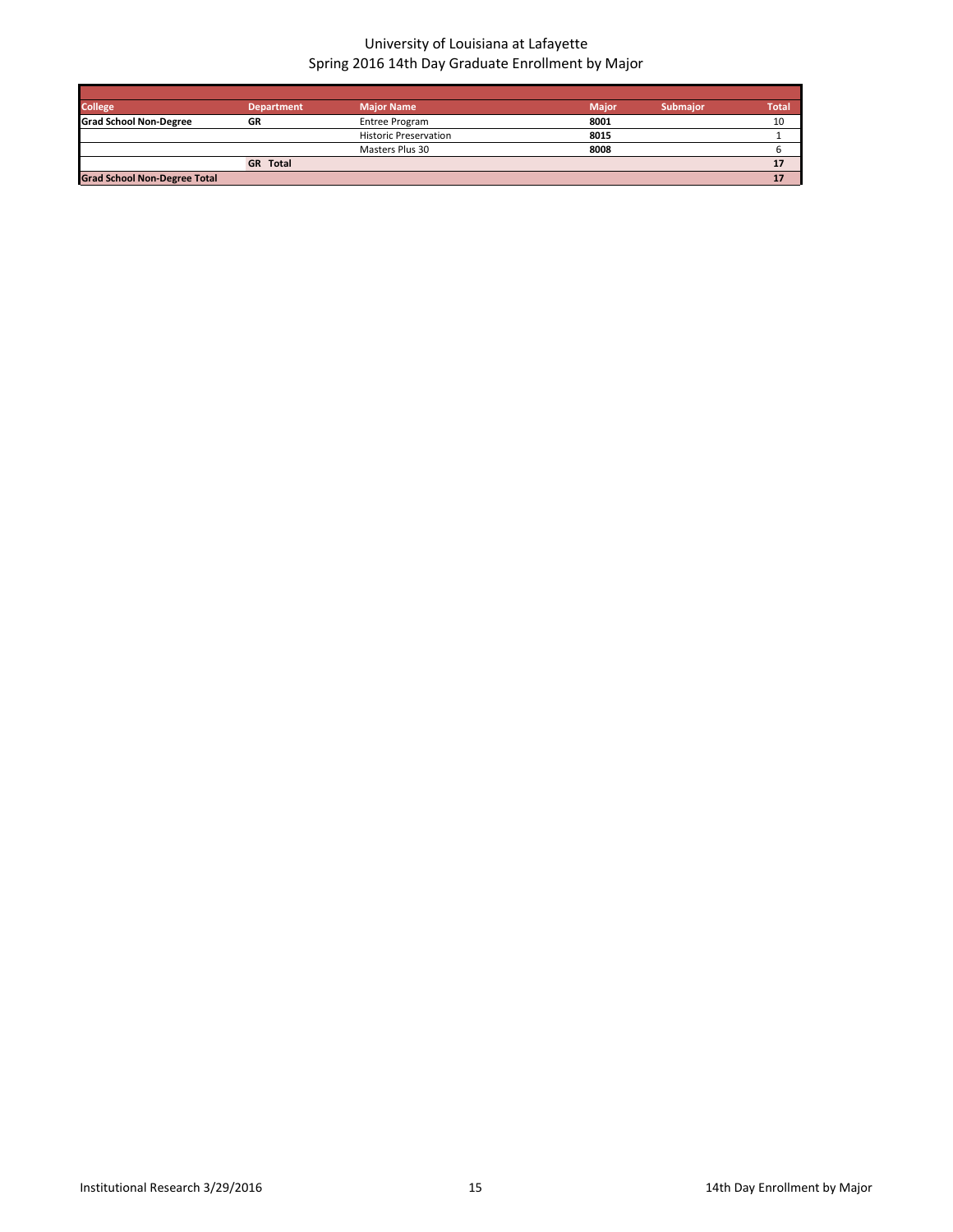| <b>College</b>            | <b>Department</b> | <b>Major Name</b>               | <b>Major</b> | Submajor |    | <b>Total</b>   |
|---------------------------|-------------------|---------------------------------|--------------|----------|----|----------------|
| <b>Liberal Arts</b>       | <b>CIUS</b>       | <b>Masters Criminal Justice</b> | 8929         |          |    | 9              |
|                           | <b>CJUS Total</b> |                                 |              |          |    | 9              |
|                           | <b>CMCN</b>       | Communication                   | 8961         |          |    | 31             |
|                           | <b>CMCN Total</b> |                                 |              |          |    | 31             |
|                           | <b>CODI</b>       | Appl Language & Speech Science  | 8969         |          |    | 22             |
|                           |                   | Speech Pathology/Audiology      | 8963         |          |    | 67             |
|                           | <b>CODI Total</b> |                                 |              |          |    | 89             |
|                           | <b>ENGL</b>       | English                         | 8301         |          |    | 29             |
|                           |                   |                                 | 8306         |          |    | 72             |
|                           |                   | <b>GC Professional Writing</b>  | 8310         |          |    | $\overline{2}$ |
|                           |                   | TCH Engl to Spkr of other Lang  | 8320         |          |    | 3              |
|                           | <b>ENGL Total</b> |                                 |              |          |    | 106            |
|                           | <b>FORL</b>       | Francophone Studies             | 8349         |          |    | 12             |
|                           |                   | French                          | 8341         |          |    | 5              |
|                           | <b>FORL Total</b> |                                 |              |          |    | 17             |
|                           | <b>HIGE</b>       | History                         | 8501         |          |    | 28             |
|                           | <b>HIGE Total</b> |                                 |              |          |    | 28             |
|                           | <b>PSYC</b>       | Applied Psychology              | 8872         |          | 10 | 12             |
|                           |                   | <b>Experimental Psychology</b>  | 8872         |          | 20 | 8              |
|                           |                   | Psychology                      | 8872         |          |    | 10             |
|                           | <b>PSYC Total</b> |                                 |              |          |    | 30             |
| <b>Liberal Arts Total</b> |                   |                                 |              |          |    | 310            |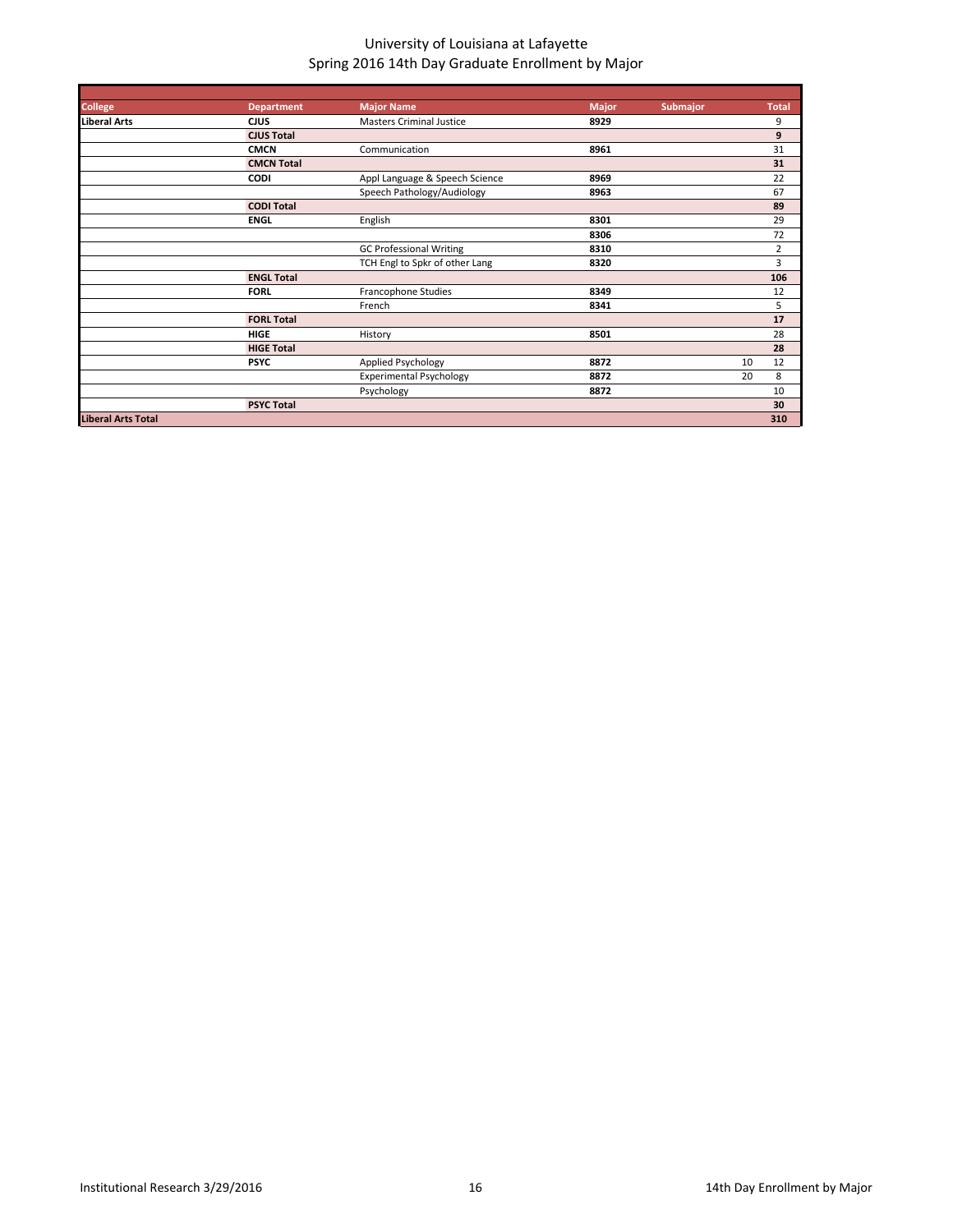| <b>College</b>       | <b>Department</b> | <b>Major Name</b>                | <b>Major</b> | <b>Submajor</b> | <b>Total</b> |
|----------------------|-------------------|----------------------------------|--------------|-----------------|--------------|
| <b>Nursing</b>       | <b>MSN</b>        | BSN to Dr. of Nursing Practice   | 877D         |                 | ь            |
|                      |                   | Doctor of Nursing Practice       | 877C         |                 | 17           |
|                      |                   | <b>Family Nurse Practitioner</b> | 8778         |                 | 136          |
|                      |                   | Fmly Psyc/MNTL Hlth Nurse Prac   | 877A         |                 |              |
|                      |                   | <b>MSN Nurse Administrator</b>   | 8776         |                 |              |
|                      |                   | <b>MSN Nurse Educator</b>        | 8777         |                 |              |
|                      | <b>MSN Total</b>  |                                  |              |                 | 166          |
| <b>Nursing Total</b> |                   |                                  |              |                 | 166          |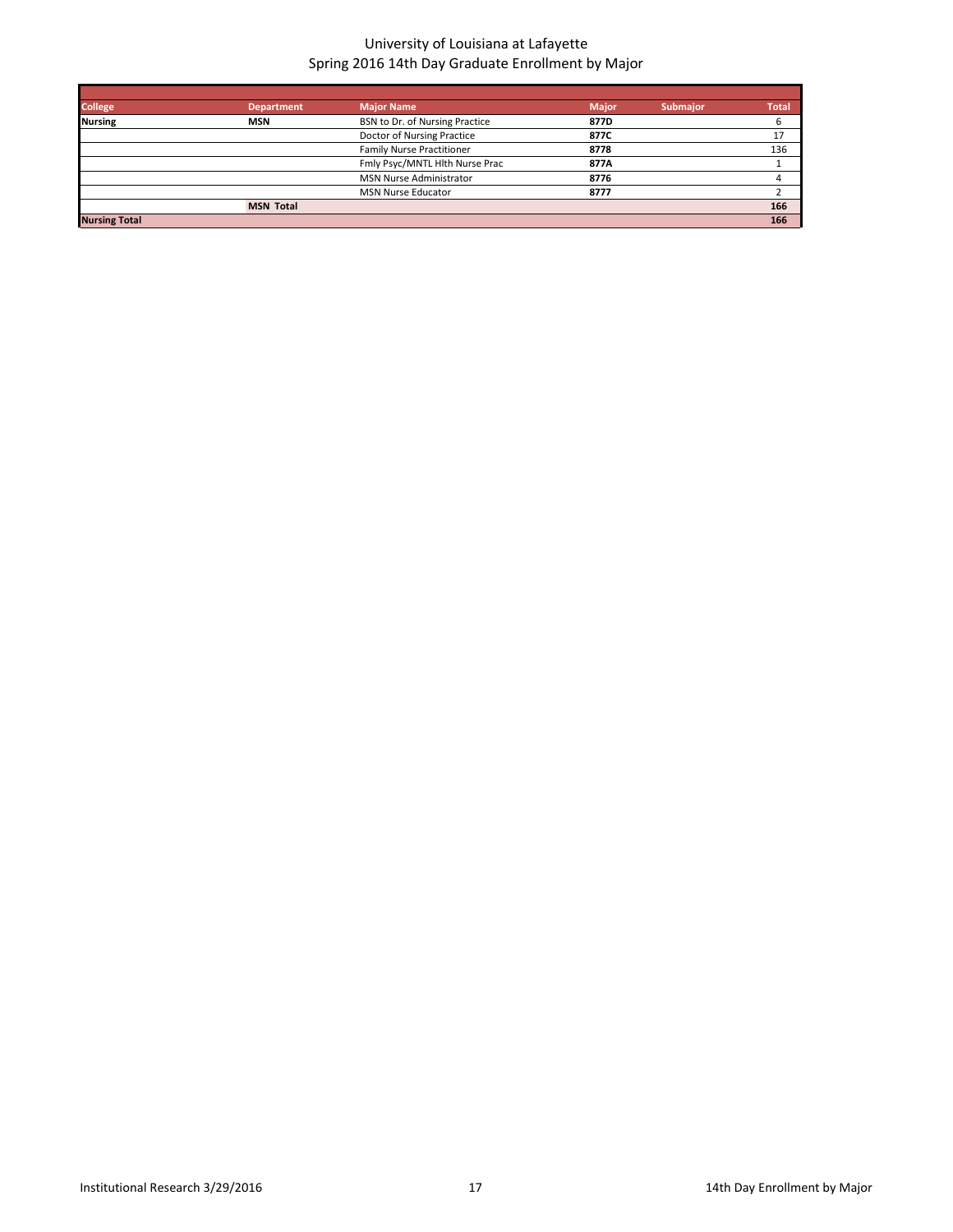| <b>College</b>        | <b>Department</b> | <b>Major Name</b>              | Major | Submajor | <b>Total</b> |
|-----------------------|-------------------|--------------------------------|-------|----------|--------------|
| <b>Sciences</b>       | <b>BIOL</b>       | Biology                        | 8111  |          | 16           |
|                       |                   | Biology, Environ& Evolutionary | 8119  |          | 51           |
|                       | <b>BIOL Total</b> |                                |       |          | 67           |
|                       | <b>CMPS</b>       | <b>Computer Science</b>        | 8191  |          | 37           |
|                       |                   |                                | 8199  |          | 37           |
|                       | <b>CMPS Total</b> |                                |       |          | 74           |
|                       | <b>COGS</b>       | <b>Cognitive Science</b>       | 8009  |          | 1            |
|                       | <b>COGS Total</b> |                                |       |          | $\mathbf{1}$ |
|                       | <b>GEOL</b>       | Geology                        | 8410  |          | 83           |
|                       | <b>GEOL Total</b> |                                |       |          | 83           |
|                       | <b>MATH</b>       | Mathematics                    | 8671  |          | 5            |
|                       |                   |                                | 8679  |          | 27           |
|                       | <b>MATH Total</b> |                                |       |          | 32           |
|                       | <b>PHYS</b>       | Physics                        | 8830  |          | 11           |
|                       | <b>PHYS Total</b> |                                |       |          | 11           |
| <b>Sciences Total</b> |                   |                                |       |          | 268          |